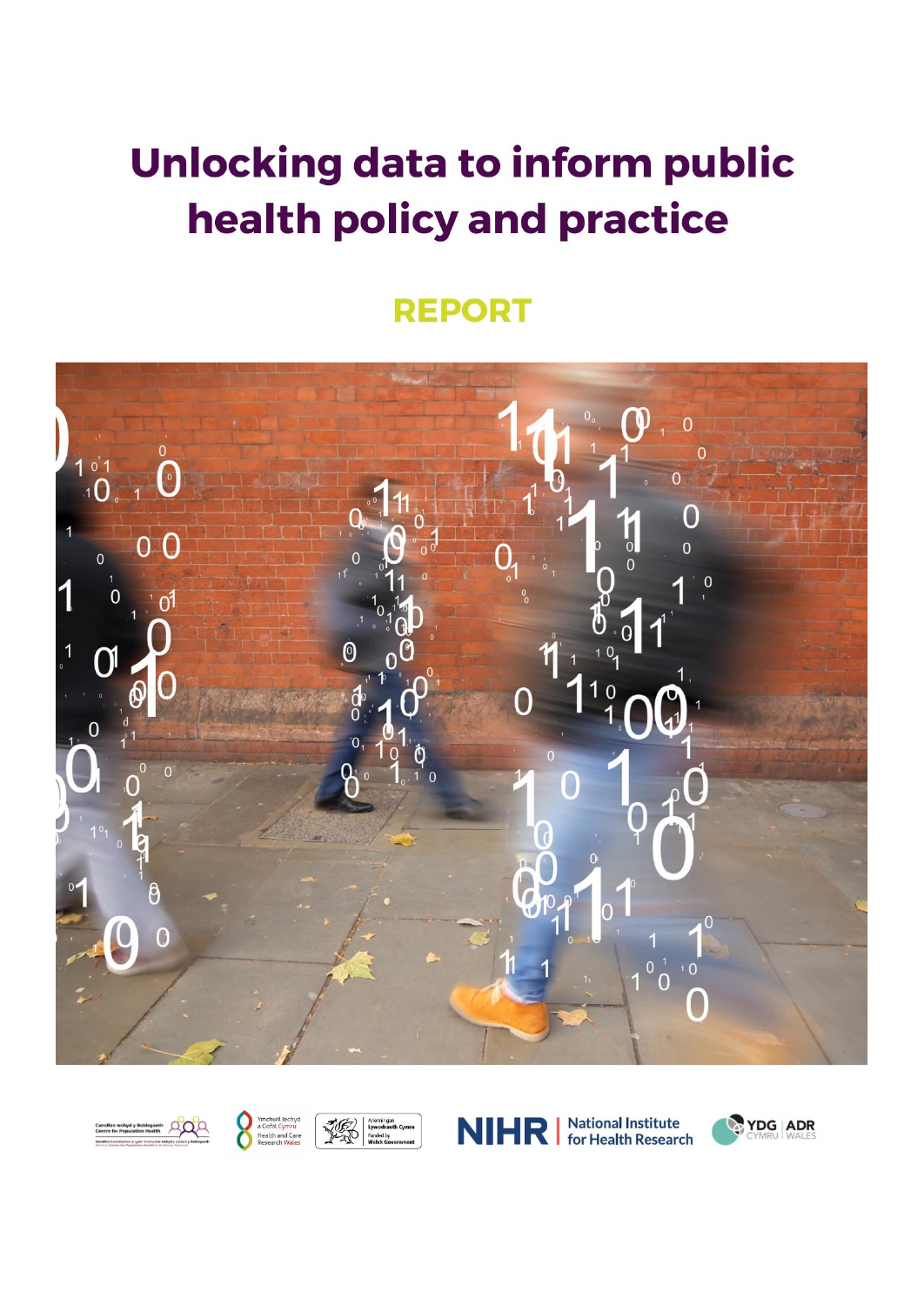**Project title:** Unlocking data to inform public health policy and practice

#### **NETSCC ID number** 133680

**Authors:** Brophy S (1), Bandyopadhyay A (1), Kennedy N (1), Jones H (2), Harrington K (2), Evans J (3), Bellis M (3), Rowe B (4), Spasic I (5), McNerney C (1), Moore S. C (5).

- 1. Swansea University
- 2. PPI representative
- 3. Public Health Wales
- 4. South Wales Police
- 5. Cardiff University

**Address for correspondence:** Data Science Building, Swansea University, Swansea University, SA2 8PP.

#### **Please include any thanks, acknowledgements etc.**

We would like to say a sincere thank you to the members of the police service in Wales who made the time to talk with us during the qualitative interviews, who give their time supporting this work, and to the police leads who facilitated the project.

#### **Executive Summary**

**Aims:** To assess the feasibility of linking police data with health data from hospitals, Accident and Emergency (A&E) Departments and General Practitioners (GPs). Linking police data to healthcare data is not straightforward. Firstly, the data in police systems are often in a narrative format that contain highly sensitive and disclosive information. Although text data is rich descriptively, anonymising and analysing these data is challenging. Secondly, police services in different parts of the country use different software systems, which makes harmonising data across all different police forces and other agencies very difficult. Thirdly, linking entire police datasets with healthcare data has not been previously attempted and it is possible that the risks might appear greater than any benefits.

The overarching aim was to assess whether the benefits from linking police and healthcare data outweigh the effort required and any risks involved. The pilot therefore sought to determine, first, whether text mining could be used to code the text data fields in the Domestic Abuse, Stalking and Harassment (DASH) risk assessment on police data systems. Second, what the views and opinions were of police staff on using a single system and on sharing data with other agencies. Finally, to examine what learning was feasible from linking the DASH assessment with health data. The findings were presented at two workshops at which recommendations for next steps were discussed.

**Methods and findings:** Text mining methods were used to extract data from the "summary of incident" field, the name of the agency that a PPN referred to, or agencies already involved with the family. This work found that these methods would be able to correctly identify 18 agencies, and these could be coded within the IT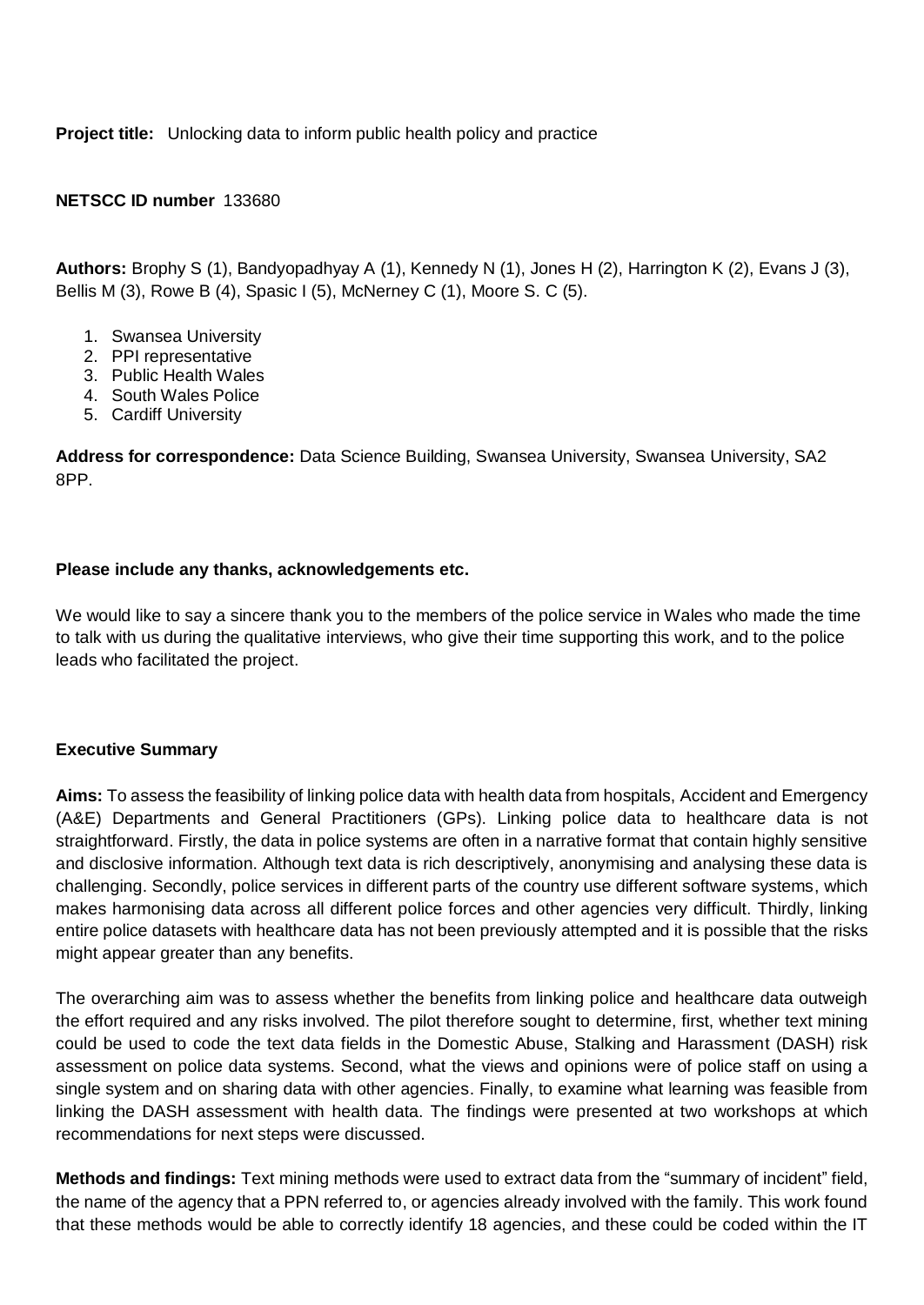department of a police service, enabling textual data to be transformed into a coded format that could be subsequently anonymised and shared. This method could also be used to identify other data of interest.

Interviews with 36 individuals from the four police services in Wales, representatives of the Violence Prevention Unit and Police Liaison Unit, identified that the Niche system was the most used and was highly regarded. Interviewees felt that it would be a positive development if all forces moved to the same system. However, work is still required to ensure that there is a minimum dataset for each area as there is high variability in data quality on the systems. The main barrier prohibiting sharing data is a lack off knowledge on what was possible to share. However, this could be overcome by an unambiguous framework endorsed at a high level of what data should be shared and what data should not be shared.

The exemplar case study linked PPN data with GP and hospital data for 8,709 people. This work identified that those who had with an emergency hospital admission/A&E visit/death within 12 months of their PPN referral were those who already had a history of multiple health records such as had previous emergency hospital admissions before the first PPN visit, had prescriptions for painkillers and antibiotics from the GP in the year before the PPN visit, and the perpetrator was more likely to have a criminal history. Analysis also found that pregnant women in a household of a PPN referral were twice as likely to have a low birth weight baby (preterm or failure to grow) compared to pregnant women in households without a PPN referral (after adjusting for confounders such as mum age, mum smoker, deprivation). Younger victims (aged 0-20) are at higher risk of having an emergency A&E attendance or emergency hospital admission in the year after the PPN.

**Recommendations**: Workshops with a combined attendance of 100 people including; those from academia, Welsh and English police services, Welsh Government, Home Office, and the third sector concluded that future directions should focus on quick wins and build on showing the benefits of data sharing. There needs to be consultation with the public to ensure public trust in any data sharing proposed. Future work should be undertaken to agree what information should be shared, agree standards for this data and in what format it should be collected and clarity around how data can be shared while meeting data protection regulations.

**Conclusions:** This work demonstrated the main barriers to sharing are not physical barriers, for example, there is support to use the same data software systems across police forces and to define a minimum dataset for data collection, it is possible to use text mining to extract data and it is possible to link data across agencies and produce findings that can be used to improve service (for example, including a question on previous emergency admission to hospital in the DASH questionnaire could improve identification of high risk individuals). The main barrier to sharing datasets across agencies is a lack of clarity around data governance and what is appropriate to share. Data sharing would require high level support and unambiguous guidelines as to what data can be shared and in what format.

#### **Background (as written in the protocol)**

The 1998 Crime and Disorder Act requires police, local government, and the NHS to collaborate on joint crime reduction strategies that includes data sharing to inform targeted responses. Violence has been further prioritised by HM Government in the Violent Crime Strategy [1] and the UK government has allocated funds for the formation of Violence Reduction Units [Violence Prevention Partnerships, VPU in South Wales], in 18 police forces with the explicit purpose of promoting a Whole System Multi-Agency (WSMA) approach [2]. Information sharing is vital as it has been shown that often one agency does not have the whole picture, for example 75% of those attending Emergency Departments with assault related injury are not found in police records due to fear of repercussion [3] This means there is a real move to improve collaborations with the police to promote data sharing [4] and recent research has been undertaken to examine the best way of using police data in order to benefit from the 'big data' investments and more efficient decision making [5]. This work focuses on unlocking data with a focus on police data for the prevention of domestic abuse. In this work domestic abuse is defined as any incident of controlling, coercive or threatening behaviour, violence or abuse between those aged 16 or over who are or have been intimate partners or family members, regardless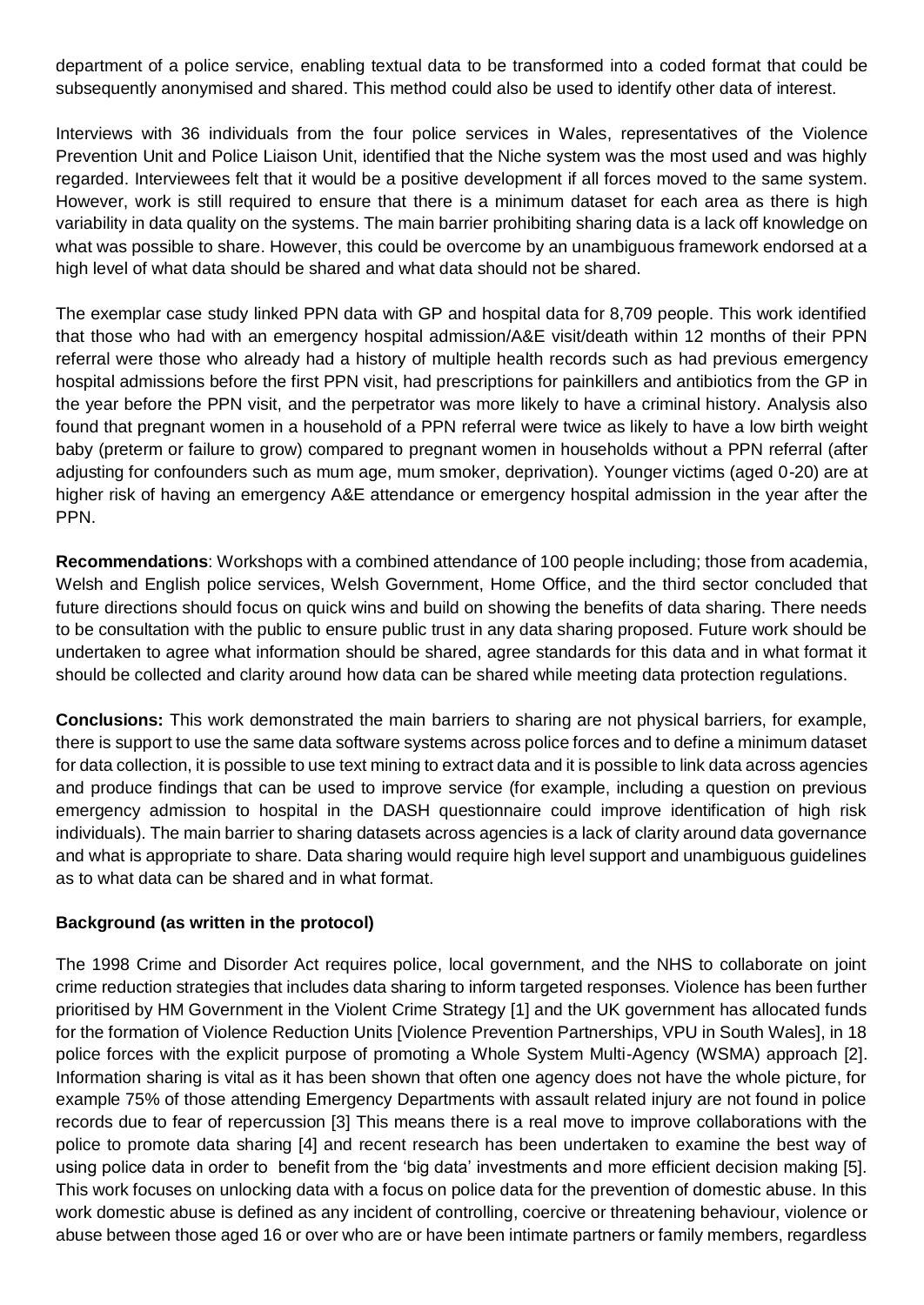of their gender or sexuality. The abuse can encompass but is not limited to the following types of abuse: psychological, physical, sexual, financial, emotional. [6]. According to Home Office Statistics 1 in 4 women has experienced domestic abuse and 1 in 5 sexual assault during their lifetime in the UK [7]. The Crime Survey of England and Wales reported that 20% of women (3.4 million female victims) have experienced some type of sexual assault since the age of 16 [8]. The abuse often gets worse during pregnancy and this puts both the mother and the unborn child at danger and it increases the risk of potential negative foetal and mother outcome including miscarriage, infection, premature birth, and injury or death to the baby [9]. Pregnancy can trigger or increase the risk of domestic abuse [9,10] and for this reason the Antenatal Routine Enquiry into Domestic Abuse was introduced across Wales in 2005 and it is now a requirement that all women are asked about domestic abuse at a safe opportunity during their antenatal and health visiting appointments. The threat of abuse has been exacerbated substantially in the current COVID-19 pandemic situation [11,12]. World Health Organisation has called on multiple organisations including Governments and policy makers, healthcare facilities and providers, humanitarian response organizations, community members and the women who are experiencing abuse to respond to this crisis during the pandemic.

*Pilot work and experience:* Secure Anonymised Information Linkage (SAIL) databank is a world-leading secured data linkage, management and access system which holds a vast amount of routinely collected population level data from wide range of data providers including the National Health Service (NHS), Welsh Government, Office of National Statistics (ONS) and other social care organisations [13]. SAIL facilitates the secured linkage mechanisms across all the datasets held in the databank by assigning a unique double encrypted linkage key (Anonymous Linking Field (ALF)) to individual records [14]. SAIL has ISO27001 accreditation [15] and already hold datasets on, looked after children, children in receipt of care, maternal and child indicators, community health (e.g. health visitor, vaccination, education, higher education and training, family justice data, health (GP/hospital/A&E/intensive care) and others. Bringing data from the Police together with these datasets would enable the police and public health services to offer more evidence based [16] prevention and identify vulnerable families much earlier. However, the barriers to bringing police data with other data sources are greater than in other fields. The main barriers include:

Barrier 1 - Data type: the data collected by the police is often detailed narrative/qualitative data. This is very rich data but not in a form that can be easily anonymised or coded to extract information.

Barrier 2 - Multiple software systems: each police force has purchased different software systems for collecting the same type of data (e.g. Public Protection Notification Report (PPN) data is collected using a different system in each of the areas of Wales (e.g. Dyfed Powys have a different system from South Wales & Gwent who have collaboration using Niche). In addition, there are different datasets within each area using different software systems were not linked together. The datasets are normally developed locally between the force analytical teams and operational departments setting the parameters for data capture, this occurs as there is no nationally agreed data set to report back on to the Home Office in this area of policing. Even within each area the datasets are not linkable, for example, linking datasets holding data on PPN, Police National Computer, MARAC (Multi-agency Risk Assessment Conference) within the local area is not possible. In addition, some systems are proprietary, such as CCTV data use can require permission from the data software provider to access and decode the data. This can make data sharing even more complicated.

Barrier 3 - Security of data: The police culture around data protection is understandably developed as a result of them holding highly sensitive sets of personal data [special category data] which is subject to 'sensitive processing' requirements. The restrictions imposed by the handling of sensitive category data mean that there must be a lawful basis (under article 6 of UK GDPR) and a separate condition for processing under Article 9. As a result, there is not a general culture of sharing databases with others outside the force [17]. There is a specific practice of sharing information of individual cases within the MASH (Multiagency Safe Guarding Hub) environment as the lawfulness of sharing information in order to safeguard in child or adult protection is better understood. However, the research suggests that outside of the MASH there is little experience or knowledge of what benefits there would be if datasets were linked with other agency datasets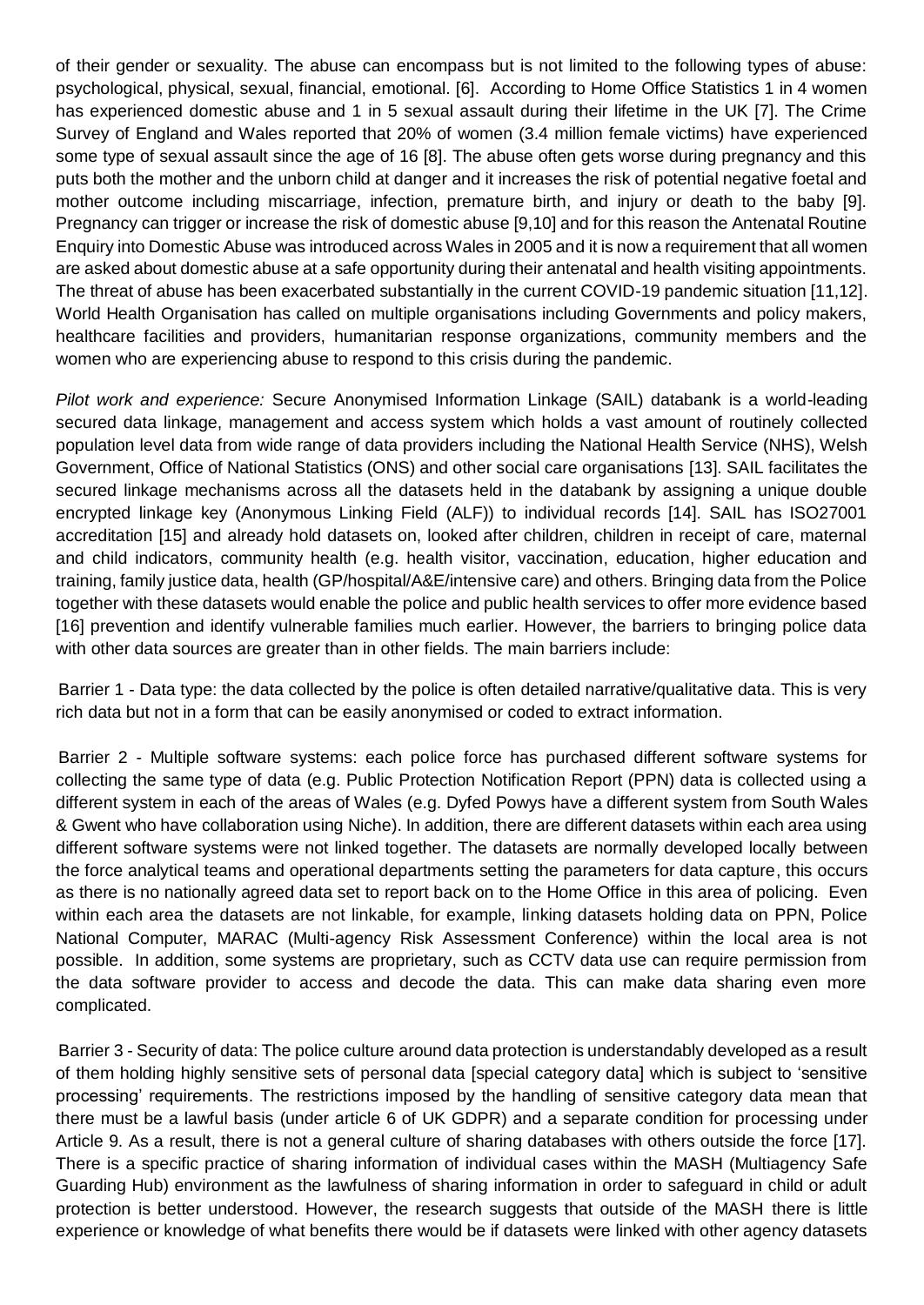or the products that could be developed. Therefore, the generalised approach adopted within 'policing' towards data sharing has been formed from a perspective of being risk averse in order to maintain public confidence by not breach data protection legislation, and maintaining the integrity of personal data held by police. Although it is accepted that there are risks in sharing sensitive data held by police due to a limited indepth knowledge of data protection legislation within operational policing there has been a reluctance to explore the tangible benefits that could be achieved within the scope of what can be lawfully shared under the legislation to enhance safeguarding for adults and children.

#### **Study aims, objectives and research question**

This work aims to pilot real world solutions and learn by doing. The work is to maximise the use of data to facilitate cross sector working including public health, police, education, social services, courts, charities and local authorities, by promoting preventive approaches through understanding the pathway people take through different agency systems by looking at the 'linked' data.

Research question 1 – Can text mining methods be used to extract and code information such as if a person was referred for a specific type of intervention e.g. Police Watch or not? Therefore, enabling rich text information to give coded flagged information which can be integrated with other data sources.

Research question 2 – What changes are required to harmonise different software systems in collecting data for the same purpose? Is it feasible for different forces to use the same single system (e.g. NICHE for PPN's enabling comparisons across forces and with other agencies) or is it possible to select data for harmonisation in a core minimum dataset? For example, in the Multi agency Safeguarding Hub (MASH) covering the Cwm Taf area they use a software product called MHUB which has been developed for each agency to add their updates to each case and all have access. However, this solution still requires each agency to add updates to the system and does not combine existing datasets. This means there is duplication of effort and only specific cases are shared, and there is room for data error in the manual transfer & input of information between the programmes.

Research question 3 – Can an exemplar case study illustrate the benefits of sharing data among agencies in a safe, secure environment with staff who are trained in data security. This work will link PPN data for households containing pregnant women, with data including the maternal and child indicator data, health data (GP/hospital – for mental health/medication), substance abuse dataset, education. This work will show how linked data can help profile families who may be at a higher risk of harm occurring in a better way for police and public health support and intervention to be targeted.

#### **Methods and results from each work package.**

#### **Work package 1: Text mining police data.**

This work package took the incident summary, text written by the investigating officer, from the DASH (domestic abuse, stalking and harassment) risk identification and assessment model. This field text mined to identify which agencies were mentioned (referred to or involved) in the incident and coded them. A secondary aim was to develop an automated process that extracted the agency information from the text field of the summary of the incidence field.

The methods used were: Stage 1, Pre-processing including tokenization (breaking the text into sentences and words), removing stop words, lemmatization (identifying the base form of the word, e.g. good is the base form of better) and stemming (identifying the root word, e.g. fail is the root for failure, failing, failed) ; Stage 2, Frequency analysis of word (e.g. in our dataset harm is mentioned >1000 times and arrest is mentioned >400 times and domestic is mentioned >200 times) followed by manual review, with an expert review of the words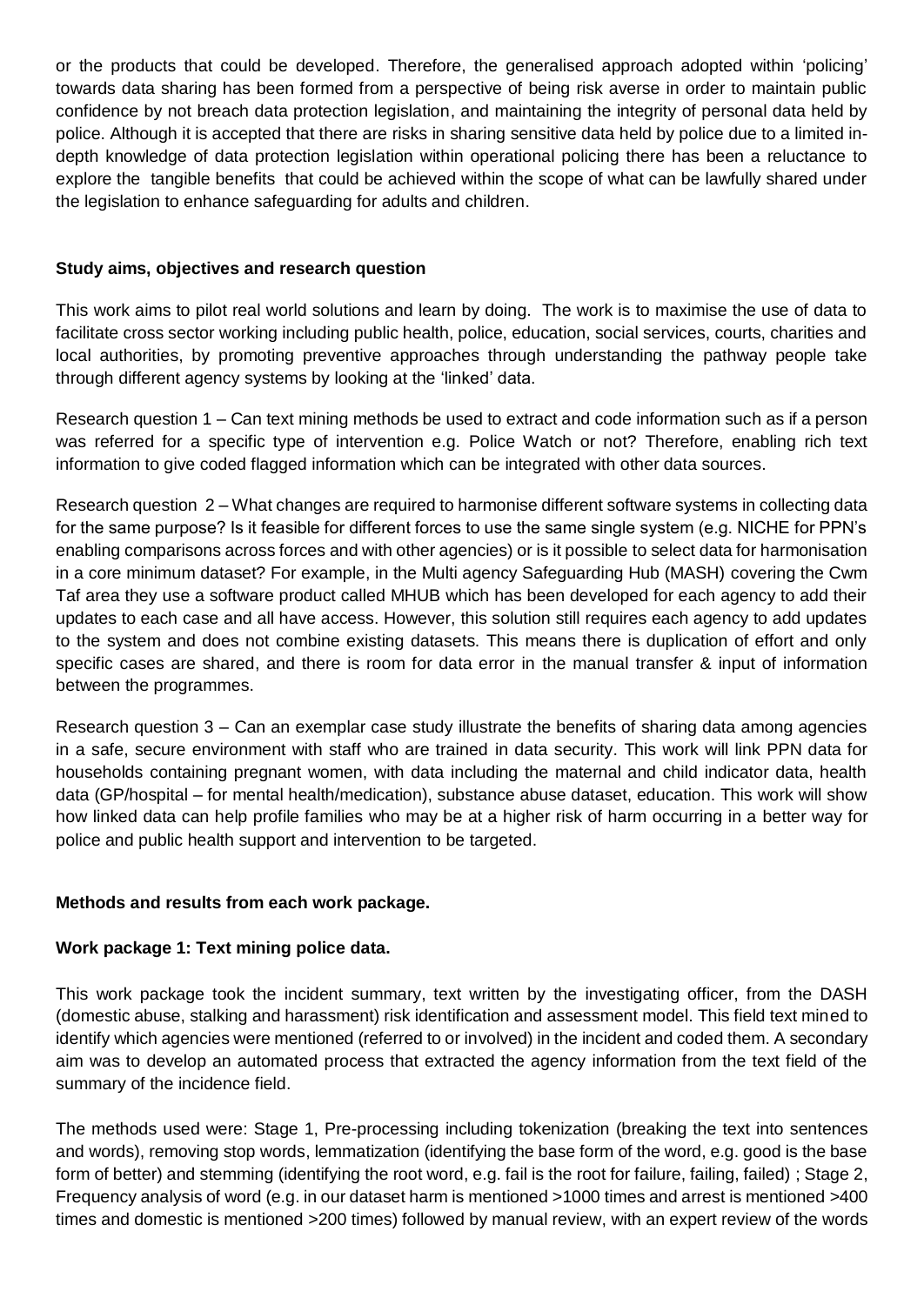to ensure none are missed and only relevant words are considered; Stage 3, Cooccurrence analysis to identify words that are associated together (e.g. mental & health, domestic & abuse & unit), identify word pairs that should be coded together, synonyms (e.g. domestic abuse unit and domestic violence services should be coded as the same agency), link to the data and code all the pair words (see Figure 1 for key agencies identified in the text).

Figure 1: Key agencies identified and coded in the text.



The most frequently mentioned concepts were the *domestic abuse services*, followed by *mental health services*.

The use of text mining to code text data means this information can now be easily anonymised and so shared with other agencies or linked with other data for further research. The automated methods used in text mining gave a substantial reduction in time (weeks compared to 3 months of manual reading and coding data), with the facility to refresh the data within a few hours. The text mining can also be run by analysts in police IT departments, and it can be automated and updated to fit the words and definitions used in specific departments. In summary, this work has shown it is feasible and reliable to use text mining to extract data for sharing from text fields captured in police data.

#### **Work package 2: Interviews with police and domestic violence service providers**

Semi-structured interviews were conducted with the four police service areas across Wales to determine any barriers or facilitators to sharing data within the police and other organisations.

In total, 34 interviews were conducted with 36 interviewees between 6th July and 4th November 2021. There were 29 individuals from the four police forces, for each of the four forces we interviewed; 2 Response Officers, 2 Domestic Abuse officers, 2 analysts and a Detective Inspector within Public Protection. In addition, interviews (n= 7) were also held with representatives from the Welsh Government, South Wales Police Headquarters, the Police Liaison Unit and the Violence Prevention Unit.

The method used semi-structured interviews covering 21 questions (see the appendix for the questions used). The interviews were conducted by JE using Teams video, with the exception of one that was conducted over the telephone. They were recorded and transcribed by Underline Transcription. The interviews aimed to gain the views and experiences of staff on using police data systems and data collection within their various roles and service areas.

Codebook thematic analysis was used to generate themes from open-ended questions. Thematic analysis identifies and describes patterns across data. 'Codebook' approaches use a structured coding framework to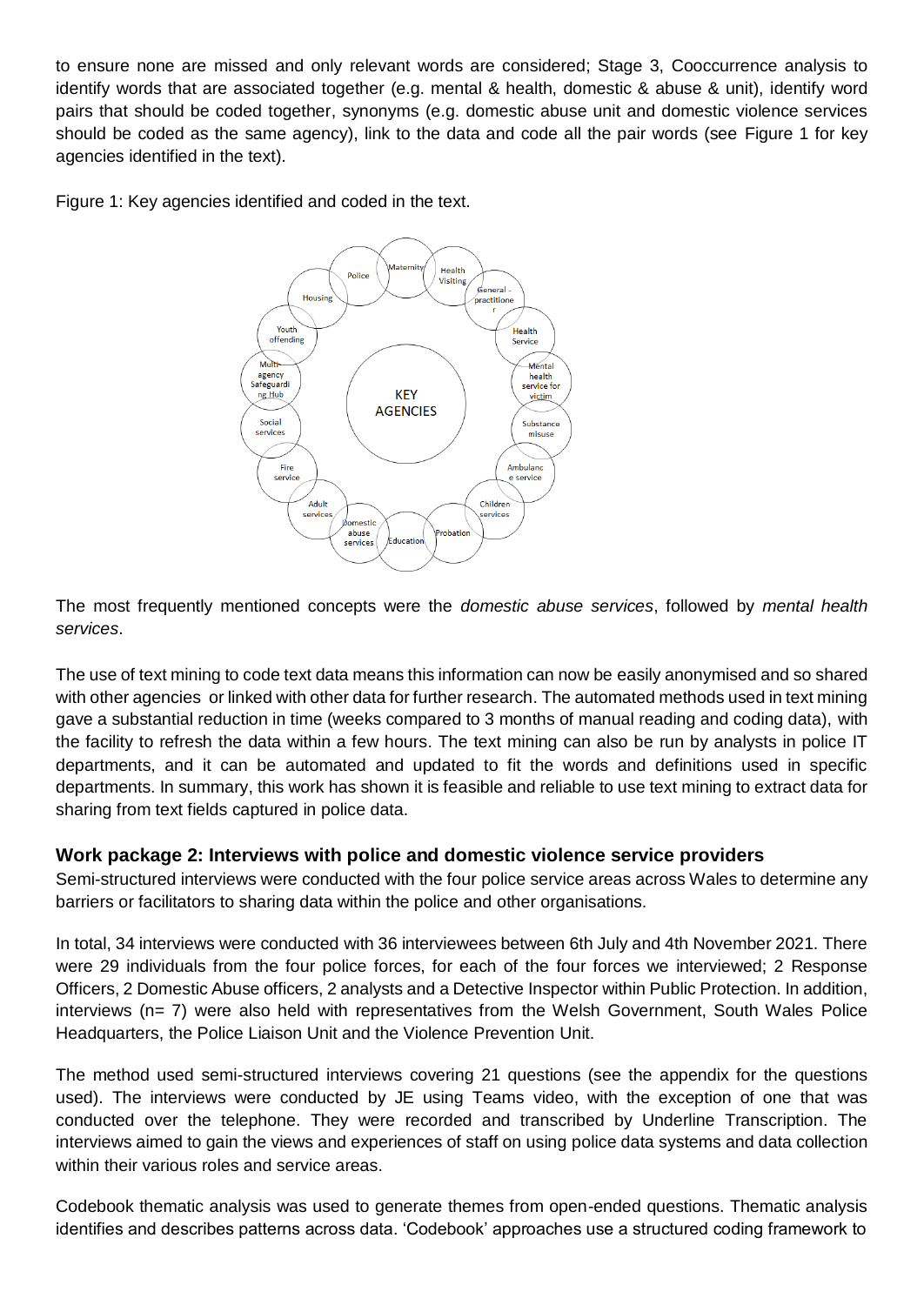develop and document the analysis. Analysis involved six phases: 1) data familiarisation and notes, 2) systematic data coding, 3) generating initial themes from coded and collated data, 4) developing and reviewing themes, 5) refining, defining, and naming themes, and 6) writing the report. All data were independently analysed by HJ, who then discussed the findings with JE to ensure consensus. This was to ensure that important concepts within the data were not ignored, and to achieve a richer understanding of the data through multiple perspectives.

Two key themes and seven sub-themes were developed from the qualitative data: (1) opinions on the systems used in the police for Public Protection, and (2) opinions on data sharing.

Opinions on systems used for PPN: Different forces use different systems and this was *"not ideal".* However, there was high regard for Niche, "*it is user friendly" "a very good intelligence tool".* However, even when different forces used the same system (Niche) they used it differently, "*the level of detail that people put in varies widely". "I like the fact that anything and everything is all recorded in the one database. I don't like the fact that anybody and everybody can add data to it because it's not being managed as well as I would like".* The idea of moving every force to use one system was very well supported even among those who did not currently use the Niche system "*it would be better if people used the same system, even it means changing systems to something else".* However, this would not be the complete answer as "*there is not one single instance of Niche" "I would really appreciate it if all the Niche systems could talk to each other".* So there also needs to be a standard way of using Niche as currently there are large differences in the quality of inputting of the data ``it *is only as good as the information that's imputed".* 

Opinions on sharing data: the main barriers to sharing were data protection "*a sort of fear of disclosing information that you shouldn't be*" and knowing whether information can be shared "*there is a hesitancy to share for fear of getting into trouble"*. A solution to this was suggested as "*I think the Welsh Government need to step in and develop a framework that applies across the public sector or anyone who deals with information and it is not ambiguous because at the moment there are too many people interpreting Data Protection Legislation in too many different ways*". It was felt that sharing should be the '*default position*" and *"high level buy in from chief officers, or chief execs, and you know you've got their support in doing so, that nervousness would be removed and that would remove the massive barrier".* It was felt that sharing was the way forward "*we aim to go down the evidence based route for lots of aspects of policing, to work better with partners, to save costs, and move resources to the right place*".

In summary, the main barriers to sharing concerned the different data management systems that did not communicate with one another well and uncertainty about what is feasible and allowable to share. However, this can be overcome with bringing in a single system among police forces (recommended Niche) and recommendations of minimum level of data that should be entered to give consistency in data quality. In addition, a top-down recommendation to share data and an unambiguous framework of what should be shared and what should not be shared would facilitate data sharing with other agencies. One participant said *"move to a solution based focus, make it far more simple, because from a policing perspective, we've got the 1998 crime and disorder act, which says, if you're looking to prevent crime and disorder taking place, you've got every right to share information*"

#### **Work package 3: Exemplar case study linking PPN data with GP & hospital data and linkage of data.**

Data was linked to examine predictors of attendance at A&E or an emergency hospital admission or death in the 12 months after a PPN visit by the police between 2015 and 2020.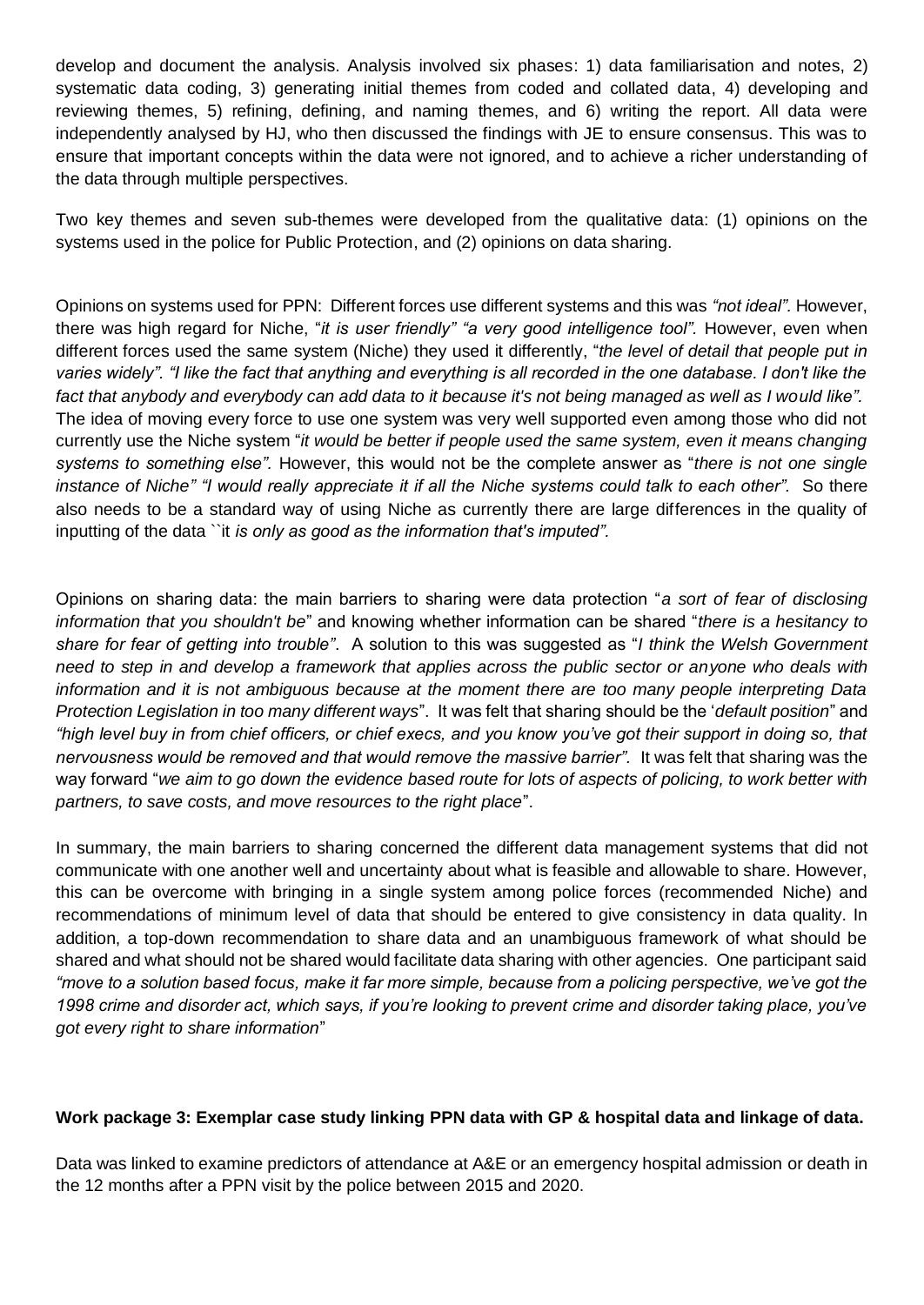Result: Among the 8,709 participants who had a PPN visit, 3,544 (40.7%) had an A&E admission, 1,182 (13.6%) had an emergency hospital admission and 48 (0.6%) died within 12 months following the PPN. The most important factors determining a higher rate of subsequent emergency medical admission include the number of emergency admissions in the three years before the PPN (e.g. previous emergency admission and higher number of admission give higher risk of subsequent admission after the PPN), subsequent PPN visit (the higher number of additional PPN visits the higher the risk of an emergency admission or death), younger age (e.g aged 0-20 years with age 30-70 years lowest risk), a previous criminal history of the perpetrator, incident referred to MARAC, and victim has a prior history (in the last year) in their GP records of prescriptions for antidepressants, pain killers and antibiotics. For example, 66% of those with one or more previous emergency admissions and two or more PPN visits have an emergency admission or death within the year. This compares to 13% of those who did not have a previous PPN visit, no future PPNs and perpetrator has no recorded criminal history. Factors that were predictive using just data available in the DASH tool included; multiple PPNs (40% higher risk), injury at the scene (40% higher risk), pregnant women (30% higher risk), risk assessment high (30% higher risk). Factors (using only data in the DASH tool) that were associated with a lower risk of an emergency admission were the conflict was over a child, the victim is a mother and the victim threated suicide.

This work also looked at factors associated with low birth weight infants (e.g. preterm or failure to grow), in this dataset, of women who did not have a PPN, 8% had a low birth weight baby, of women who had 2 or more PPNs, 21.2% had a low birth weight baby. Adjusting for maternal age, maternal smoking, deprivation, mum alcohol consumption, pregnancy interval and other confounding factors, a PPN visit is associated with a 2x higher risk of a low birth weight baby if there is a pregnant women in the house.

In summary, this work suggests that the people who end up with an emergency admission in the year after a PPN are people with multiple records in different agency datasets (e.g. have had a previous emergency admission, have multiple visits by the police, visit their GP for painkillers/antibiotics). If a child is involved the outcome appears better for the mother (perhaps due to more support), pregnant women and their infant are at higher risk of a poor outcome (low birth weight baby and emergency admission of mother), younger people are at higher risk (e.g. those aged 0-20) of an emergency admission. If previous hospital admission was included in the DASH assessment it might identify at risk people.

#### **Workshop of learning and recommendations for the future**

Two workshops were held, one face to face and one online. The combined attendance at these workshops totalled 100, including attendees from all four police forces in Wales, police forces from Wales and England (e.g. Manchester, Derbyshire, Humberside, etc.) the Home Office, researchers working in crime, patient and public representatives, members of charities such as NSPCC, Barnardos and representatives from Welsh Government.

The workshop presented findings and then ran consultation groups, the groups were asked to write down their recommendations, views and thoughts of future directions of this work. The comments were analysed using qualitative analysis to link each quote to a theme. Themes identified included; 1. Suggestions of where linkage should be used, 2. Recommendations to facilitate linkage in the future 3. Problems identified with doing linkage going forward.

In terms of suggestions where linkage should be used there were many ideas for individual questions, for example, it was felt one direction for the future should be sharing information regarding hotspots (e.g. violent crime data from A&E being plotted on maps to share with police [\(What is the Cardiff Violence Prevention](https://www.cdc.gov/violenceprevention/about/fundedprograms/cardiffmodel/whatis.html#:~:text=The%20Cardiff%20Model%20is%20a%20multi-agency%20approach%20to,The%20basis%20of%20the%20model%20is%20information%20sharing.)  [Model? |Violence Prevention|Injury Center|CDC\)](https://www.cdc.gov/violenceprevention/about/fundedprograms/cardiffmodel/whatis.html#:~:text=The%20Cardiff%20Model%20is%20a%20multi-agency%20approach%20to,The%20basis%20of%20the%20model%20is%20information%20sharing.) which are currently invisible to the police. Data should be used to understand what happens after the police have issued a PPN, "*can we follow up those referred e.g. to mental health services, do they access the service, does it help?*", and to understand the background to the victims and offenders and the family unit, so a more trauma informed approach can be taken. In addition,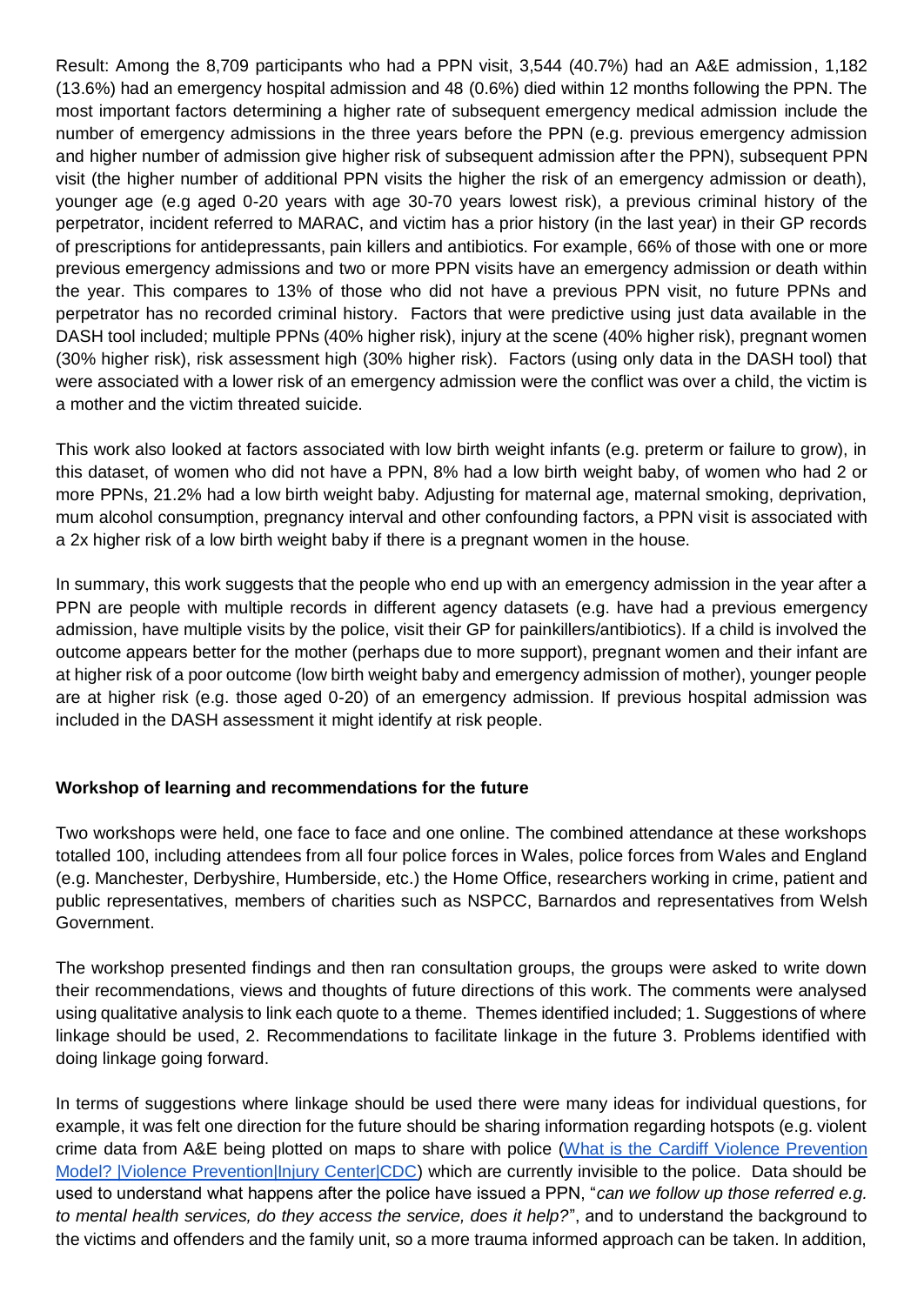sharing to see how different agencies record the same situation "[in] *most cases of mental health, police and paramedics turn up on scene [it would be] interesting to compare what is recorded by paramedics and police at the scene"*

The potential of text mining to unlock '*masses of text data"* was greatly supported, for example to flag when words associated with the 8 stages of homicide (e.g. jealous controlling behaviour) are mentioned in cases, for further review. In addition, it was felt that future work should focus on "*police and mental health services to work more collaboratively".* 

In terms of recommendations to facilitate linkage it was suggested to link in with the MoJ Data First Programme ( [Ministry of Justice: Data First -](https://www.gov.uk/guidance/ministry-of-justice-data-first) GOV.UK [\(www.gov.uk\)\)](https://www.gov.uk/guidance/ministry-of-justice-data-first). It was suggested that the "*Association of Police Officers Cymru used to have a lead for data, so if that lead still exists, it would be good to use them to get high level ACPO Cymru support for linking data for all 4 forces to SAIL*". It was suggested that future work should focus on "*giving examples of how data sharing can improve costs. Saving to public purse/saving lives".* It was felt that consultation with the public is needed to ensure public trust in the sharing and that next steps should include working with those who have lived experience of domestic violence, substance abuse and police involvement and to obtain the population view on data sharing. It was felt that the findings and recommendations need to be presented at executive level to sell the potential and possibilities of scaling up the capability to Welsh Government, Local authority, Police and Crime Commissioners, Public Service Boards. It was felt that there should be some standardisation and harmonisation in how core data is collected such as ethnicity so that data can be compared across agencies and there should be standardisation of what can and can't be shared. Future work should "*agree what information is to be shared, agree information standards for this data, in what format will it be collected in local IT systems, agree standards for sharing this data e.g FIHR (* Fast Healthcare Interoperability Resources).

Suggestions were that the next steps should be focused on quick wins across two or three organisations and build on that, for example focusing on the frequent service users (e.g. patterns of service contact to identify methods of effective triage).

In terms of problems with sharing, some officers felt that there was substantial sharing of data and that multi agency data is shared in MASH and at strategy meetings and that this is really a training issue that officers who were interviewed don't seem to be aware of what happens after an incident. In addition, there was a concern around previous data scandals and how they are handled and a loss of public trust. This was especially a concern that vulnerable individuals might not present to other services if they thought their data would be shared with the police but it was queried *"do we have any indication of how real this risk would be*?" There needed to be measures in place to ensure there is no misuse of data. In addition, although some felt text mining was a very good way of unlocking data others felt it came with concerns around bias of AI and sensitivity around processing and data governance. This was *"significant issues relating to confidentiality, data privacy impact assessments, lawful bias for sharing (GDPR) and information governance issues that need to be resolved*". There was a concern that data could be used for performance/compliance management by agencies. Some reported that they did not feel it was possible to combine and compare data "*I am not convinced of the benefit of this process due to the different ways in which teams process PPNs".* 

In summary, it was felt the direction was either to 1. Bring all data together to a single operational data system, which is operational, dynamic, real-time and identifiable, which would be the province of the Wales Accord on the Sharing of Personal Information or 2. Create a platform where data from existing force systems is brought together in a harmonised way to onwardly share with a trusted third party, for research and evaluation.

However, either of these methods would need much more evaluation of the benefits and problems, consultation with the public/service users and exemplary case studies.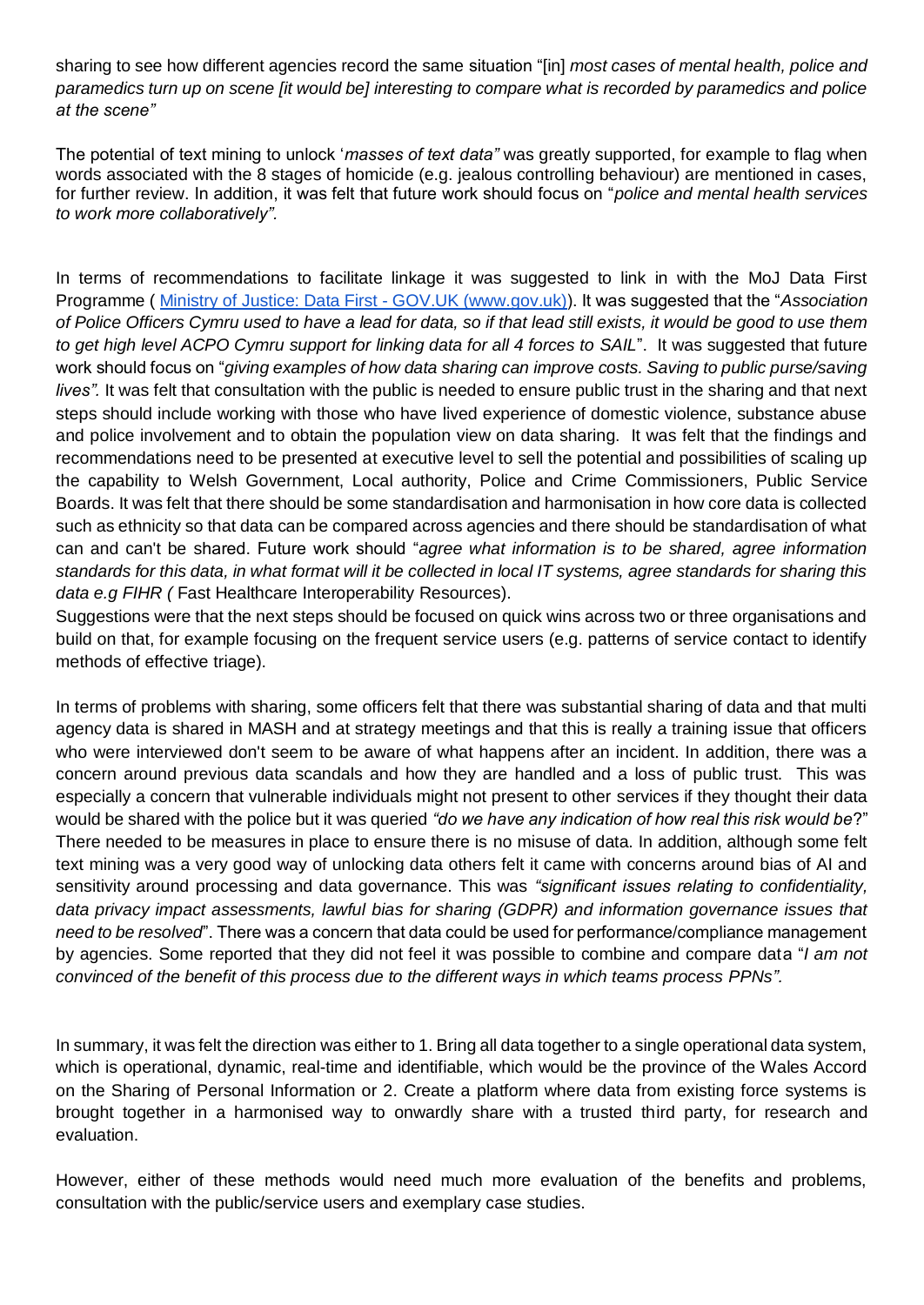#### **Conclusions and Recommendations:**

Sharing police data for public health benefit is feasible and many of the problems originally identified as barriers can be overcome. There is strong support among those working in the police forces in Wales to move to use the same software system across all forces (e.g. Niche) and to define a minimum dataset for data collection so that variability in how data is collected is reduced. In addition, it is possible to use text mining to extract information from text fields and this can be done easily and rapidly to enable sharing of anonymised coded information. Finally, it is possible to link data across agencies and produce findings that can be used to understand predictors of adverse outcomes (e.g. emergency hospital admission, low birth weight baby) and to produce findings with linked anonymised data that can improve services e.g including a question on previous emergency admission to hospital in the DASH questionnaire, could improve identification of high risk individuals.

This study suggests that the main barrier to sharing datasets across agencies is a lack of clarity around data governance and what is appropriate to share. Data sharing would require high level support and unambiguous guidelines as to what data can be shared and in what format. If data sharing of whole datasets from the police from all Wales is to move forward, then there would need to be high level buy-in and clear guidelines as to what is expected to be shared and what should not be shared. In addition, it was recommended that the public and service users are involved in discussions of how data is shared in a publicly acceptable way.

#### References:

[1] Serious Violence Strategy. 2018. HM. Government: Londo[n](https://assets.publishing.service.gov.uk/government/uploads/system/uploads/attachment_data/file/698009/serious-violence-strategy.pdf) [https://assets.publishing.service.gov.uk/government/uploads/system/uploads/attachment\\_da](https://assets.publishing.service.gov.uk/government/uploads/system/uploads/attachment_data/file/698009/serious-violence-strategy.pdf)  [ta/file/698009/serious-violence-strategy.pdf](https://assets.publishing.service.gov.uk/government/uploads/system/uploads/attachment_data/file/698009/serious-violence-strategy.pdf)

[2] Violence Reduction Unit Interim Guidance 2020[.](https://assets.publishing.service.gov.uk/government/uploads/system/uploads/attachment_data/file/876380/12VRU_Interim_Guidance_FINAL__003_2732020.pdf) London: Home Office. [https://assets.publishing.service.gov.uk/government/uploads/system/uploads/attachment\\_da](https://assets.publishing.service.gov.uk/government/uploads/system/uploads/attachment_data/file/876380/12VRU_Interim_Guidance_FINAL__003_2732020.pdf)  [ta/file/876380/12VRU\\_Interim\\_Guidance\\_FINAL 003\\_2732020.pdf](https://assets.publishing.service.gov.uk/government/uploads/system/uploads/attachment_data/file/876380/12VRU_Interim_Guidance_FINAL__003_2732020.pdf)

[3] Sheperd J & Lisles C (1998) Towards multi-agency violence prevention and victim support: an investigation of police-accident and emergency service liaison. The British Journal of Criminology, 38(3), 351-370. And Sutherland I et al. Recording of community violence by medical and police services. Inj Prev, 2002, 8(2): p 246-247

[4] [Impact through collaboration: Policing data in Scotland -](https://www.adruk.org/our-mission/our-impact/article/impact-through-collaboration-policing-data-in-scotland-233/) ADR [UKh](https://www.adruk.org/our-mission/our-impact/article/impact-through-collaboration-policing-data-in-scotland-233/)ttps:/[/www.adruk.org/our](http://www.adruk.org/our-mission/our-impact/article/impact-through-collaboration-)[mission/our-impact/article/impact-through-collaboration-](http://www.adruk.org/our-mission/our-impact/article/impact-through-collaboration-) policing-data-in-scotland-233/

[5] Oswald M, Grace J, Urwin S, Barnes G. Algorithmic risk assessment policing models: lessons from the Durham HART model and 'Experimental' proportionality, information & communications technology Law, 27:2,223-250.

[6] [Domestic abuse | The Crown Prosecution Service \(cps.gov.uk\)](https://www.cps.gov.uk/crime-info/domestic-abuse) <https://www.cps.gov.uk/crime-info/domestic-abuse>

[7] Violence against Women and Girls and Male Position Factsheets - Home Office in the media. https://homeofficemedia.blog.gov.uk/2019/03/07/violence-against-women-and-girls- and-male-positionfactsheets/ (accessed 7 Dec 2020)

[8] Violence Against Women. Br. Inst. Hum. Rights. https:/[/www.bihr.org.uk/vaw](http://www.bihr.org.uk/vaw) (accessed 7 Dec 2020).

[9] Domestic abuse in pregnancy. nhs.uk. 2017.https:/[/www.nhs.uk/conditions/pregnancy-](http://www.nhs.uk/conditions/pregnancy-) andbaby/domestic-abuse-pregnant/ (accessed 7 Dec 2020).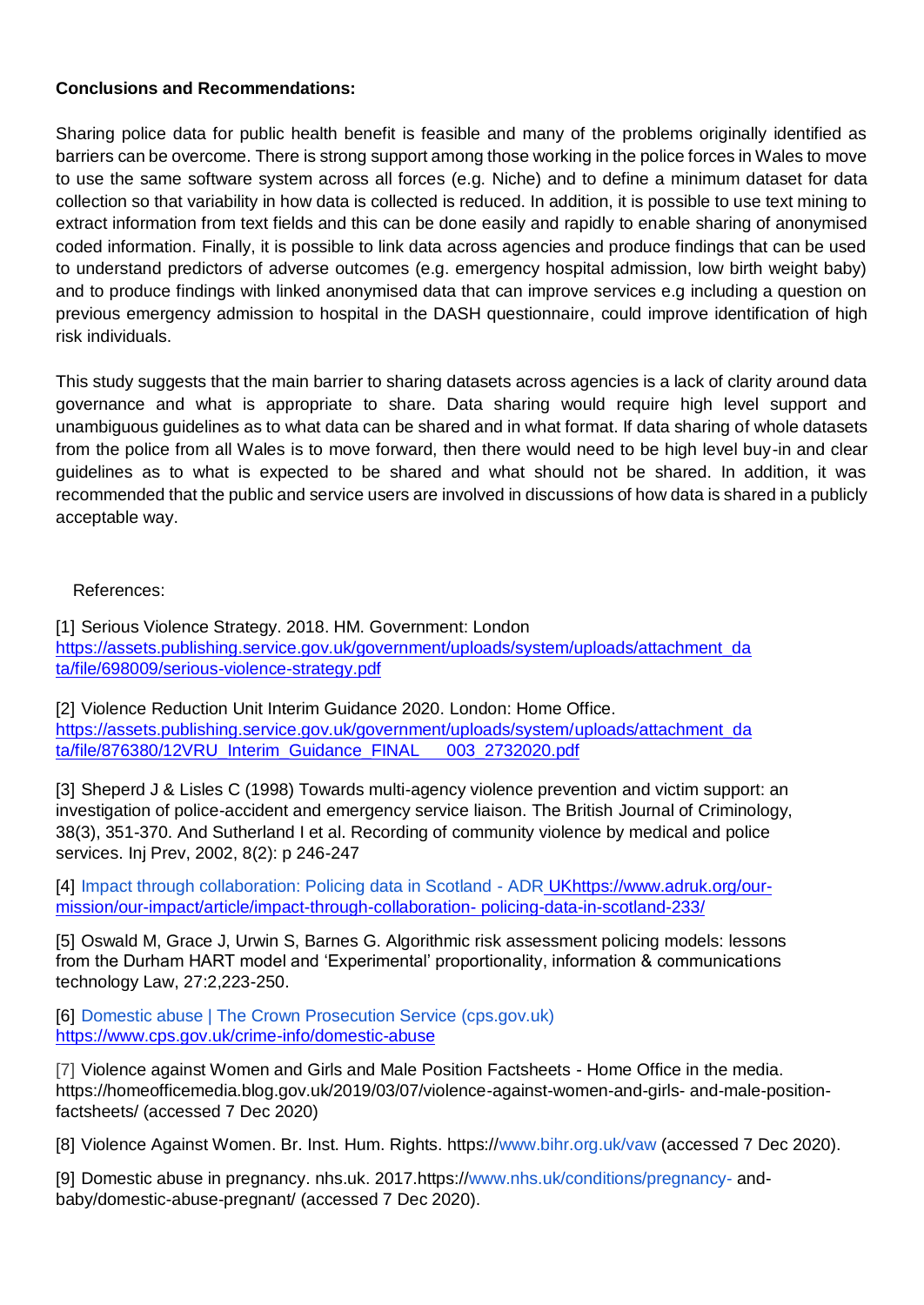[10] Cook J, Bewley S. Acknowledging a persistent truth: domestic violence in pregnancy. J R Soc Med. 2008; 101(7):358-362. doi[:](https://dx.doi.org/10.1258%2Fjrsm.2008.080002) [10.1258/jrsm.2008.080002](https://dx.doi.org/10.1258%2Fjrsm.2008.080002)

[11] COVID-19-VAW-full-text.pdf. https:/[/www.who.int/reproductivehealth/publications/emergencies/COVID-19-VAW-full](http://www.who.int/reproductivehealth/publications/emergencies/COVID-19-VAW-full-)text.pdf?ua=1 (accessed 7 Dec 2020).

[12] The impact of COVID-19 on women and children experiencing domestic abuse, and the life-saving services that support them. Womens Aid. 2020.https:/[/www.womensaid.org.uk/the-impact-of-covid-19](http://www.womensaid.org.uk/the-impact-of-covid-19-on-women-and-children-) [on-women-and-children-](http://www.womensaid.org.uk/the-impact-of-covid-19-on-women-and-children-) experiencing-domestic-abuse-and-the-life-saving-services-that-support-them/ (accessed 7 Dec 2020).

[13] Ford DV, Jones KH, Verplancke J-P, et al. The SAIL Databank: building a national architecture for e-health research and evaluation. BMC Health Serv Res. 2009; 9: 157. Doi 10.1186/1472-6963-9-157.

[14] Lyons RA, Jones KH, John G, et al. The SAIL databank: linking multiple health and social care datasets. BMC Med Inform Decis Mak 2009; 9: 3. Doi:10.1186/1472-6947-9-3.

[15] <https://saildatabank.com/saildata/data-privacy-security/#secure-access>

[16] <https://whatworks.college.police.uk/toolkit/pages/welcome.aspx>

[17] BICHARD Enquiry- Guidance on the management of police information[. https://ict.police.uk/wp](https://ict.police.uk/wp-content/uploads/2016/07/mopi-refreshed-guidance.pdf)[content/uploads/2016/07/mopi-refreshed-guidance.pdf](https://ict.police.uk/wp-content/uploads/2016/07/mopi-refreshed-guidance.pdf)